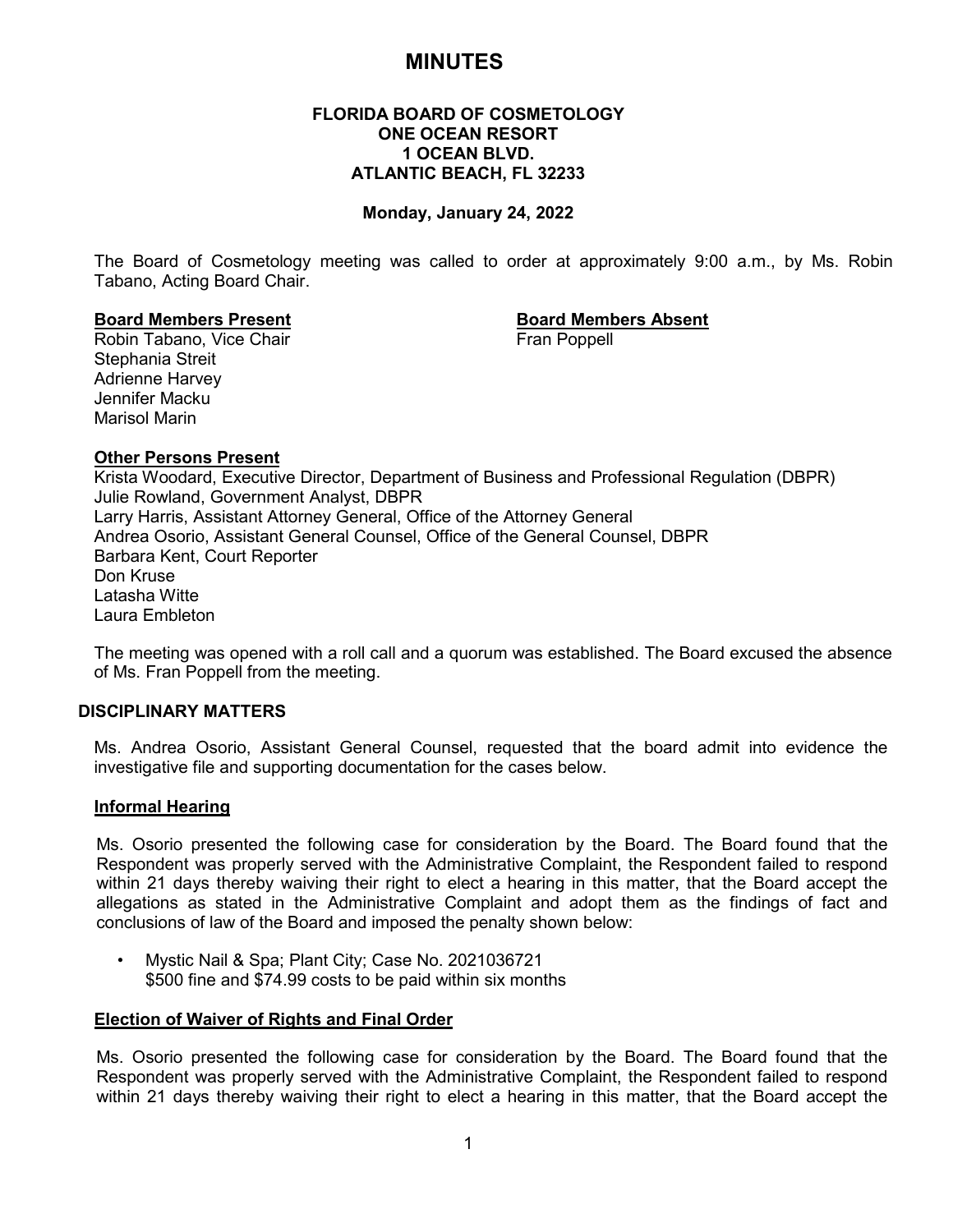allegations as stated in the Administrative Complaint and adopt them as the findings of fact and conclusions of law of the Board and imposed the penalty shown below:

- Trang Ngoc Vo; Lake Park; Case No. 2021008185 \$500 fine and \$126.17 costs to be paid within six months
- Magic Nails; Panama City; Case No. 2021036718 \$500 fine and \$35.66 costs to be paid within six months
- Blush Nails by N and N; Davie; Case No. 2021040875 \$700 fine and \$147.43 costs to be paid within six months

## **Motion for Waiver of Rights and Final Order**

Ms. Osorio presented the following cases for consideration by the Board. The Board found that the Respondents were properly served with the Administrative Complaint, and have elected to waive their rights to a hearing in these matters. The Board moved to accept the allegations as stated in the Administrative Complaint and adopt them as the findings of fact and conclusions of law of the Board and imposed the penalties shown below:

- Tipsy Salonbar; Palm Beach Gardens; Case No. 2021013249 \$600 fine and \$145.53 costs to be paid within six months
- Carmen's Beauty Salon; Lake Worth; Case No. 2021027759 \$450 fine and \$80.62 costs to be paid within six months
- Magakos; Weston; Case No. 2021022486 \$500 fine and \$122.94 costs to be paid within six months
- Rachel Rodriguez Almonte; Kissimmee; Case No. 2020037762 \$500 fine and \$560.85 costs to be paid within six months
- Alexis Salon; Ft. Lauderdale; Case No. 2021006911 \$500 fine and \$148.71 costs to be paid within six months
- Leticia Mendoza; West Palm Beach; Case No. 2021002708 \$500 fine and \$128.58 costs to be paid within six months
- CT Nails; Lake Park; Case No. 2021003642 \$900 fine and \$159.77 costs to be paid within six months
- D Elegant Unisex; Miami; Case No. 2021016077 \$1,800 fine and \$58.31 costs to be paid within six months Suspension of license CE10006699 until reinstated by the Board with appearance
- Tipsy Salonbar; Palm Beach Gardens; Case No. 2021025846 \$950 fine and \$125.21 costs to be paid within six months
- Tipsy Salonbar; Palm Beach Gardens; Case No. 2021024198 \$600 fine and \$96.79 costs to be paid within six months
- Mai Thi Nguyen; Defuniak Springs; Case No. 2021031787 \$500 fine and \$35.66 costs to be paid within six months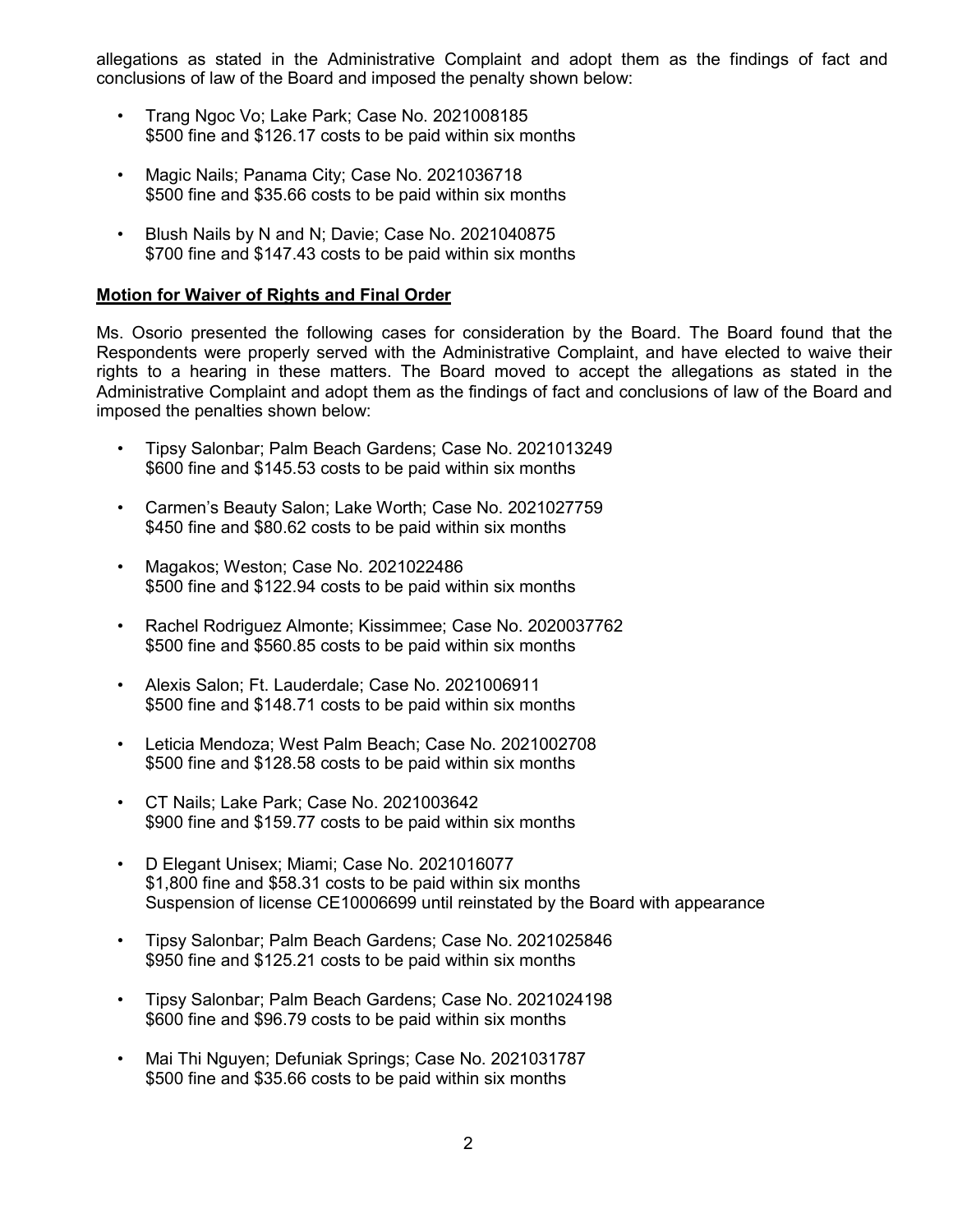- Fancy Nails; Defuniak Springs; Case No. 2021035663 \$500 fine and \$35.66 costs to be paid within six months
- Sue Lam; Tallahassee; Case No. 2021033193 \$500 fine and \$35.66 costs to be paid within six months
- Blush Nail Salon; Tallahassee; Case No. 2021033221 \$500 fine and \$42.19 costs to be paid within six months
- JP Nail Spa; New Port Richey; Case No. 2021033232 \$500 fine and \$74.99 costs to be paid within six months
- Kings Nails; Brandon; Case No. 2021035890 \$500 fine and \$74.99 costs to be paid within six months
- Ann Jack Hair & Beauty Salon; Miami; Case No. 2021032524 \$900 fine and \$64.98 costs to be paid within six months

### **Settlement Stipulation**

Ms. Osorio presented the following cases for consideration by the Board. The Board found that the Respondents were properly served with the Administrative Complaint, the Respondents failed to respond within 21 days thereby waiving their right to elect a hearing in this matter, that the Board accept the allegations as stated in the Administrative Complaint and adopt them as the findings of fact and conclusions of law of the Board and imposed the penalties shown below:

- La Manucure; Palm Harbor; Case No. 2021035669 \$500 fine and \$74.99 costs to be paid within six months
- Superstar Salon/Barbershop; Lake Worth; Case No. 2021014986 \$450 fine and \$113.18 costs to be paid within six months
- NL 3000 Trading Corporation; Tampa; Case No. 2021019194 \$500 fine and \$186.54 costs to be paid within six months
- The Nail Garden Spa and Trung Dang Le; Punta Gorda; Case Nos. 2021022741 & 2021036846 \$500 fine and \$161.35 costs to be paid within six months
- Fancy Nails; Port Charlotte; Case No. 2021023300 \$500 fine and \$91.41 costs to be paid within six months
- Tiffany Salon & Spa and Phu Cao; Vero Beach; Case No. 2021027855 & 2021023640 \$750 fine and \$264.68 costs to be paid within six months
- Forum Nails & Spa by Le; Clearwater; Case No. 2021034326 \$500 fine and \$74.99 costs to be paid within six months
- Toi Natural Nails and Spa; Ft. Lauderdale; Case No. 2021029914 \$500 fine and \$122.66 costs to be paid within six months
- VN Fantastic Nails; Plant City; Case No. 2021036729 \$500 fine and \$74.99 costs to be paid within six months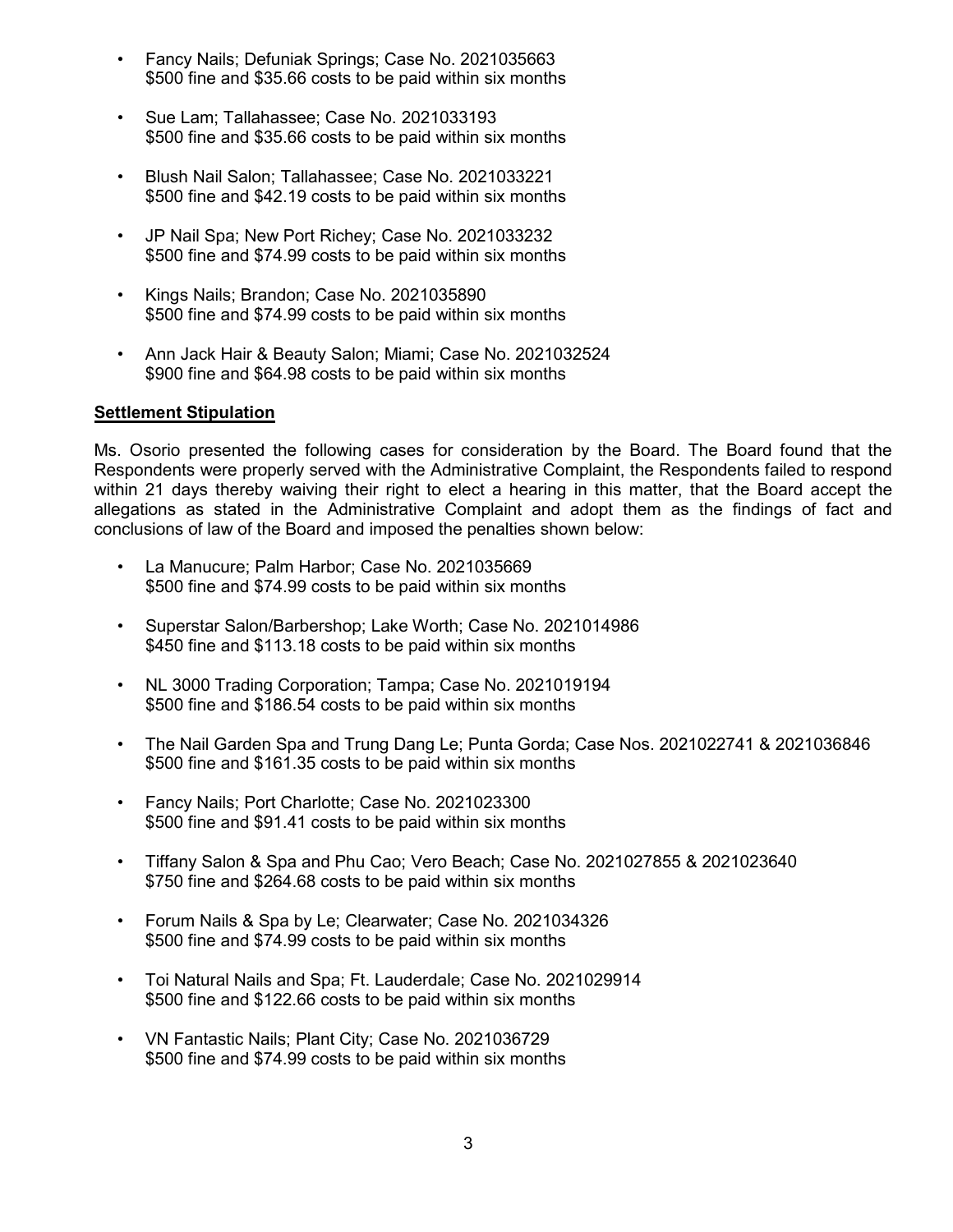## **Voluntary Relinquishment**

Ms. Osorio presented the following cases for consideration by the Board. The Board found that the Respondents were properly served with the Administrative Complaint, the Respondents failed to respond within 21 days thereby waiving their right to elect a hearing in this matter, that the Board accept the allegations as stated in the Administrative Complaint and adopt them as the findings of fact and conclusions of law of the Board and imposed the penalties shown below:

- Trinh Tran; Orlando; Case No. 2021015656 \$500 fine and \$69.41 costs to be paid within six months Revocation of license CL1286360
- Anh Pham; Orlando; Case No. 2021015694 \$500 fine and \$78.74 costs to be paid within six months Revocation of license CL1285447

## **Department Attorney Report**

Ms. Osorio informed the Board that as of December 8, 2021, there were 107 open cosmetology cases in the legal section.

### **APPLICATIONS**

### **Continuing Education Courses**

#### **Initial Review**

#### @ Home Prep – Florida Cosmetology Laws 3 Hour Internet

After review, the Board moved to deny the course based on incorrect information, and outdated laws and rules references.

#### @ Home Prep – Florida Cosmetology Continuing Education 10 Hour Internet

After review, the Board moved to deny the course based on the course content being outside the scope of practice of Florida Board of Cosmetology licensees, incorrect references, incorrect information, and outdated laws and rules references.

### @ Home Prep – Florida Cosmetology Continuing Education 16 Hour Internet

After review, the Board moved to deny the course based on the course content being outside the scope of practice of Florida Board of Cosmetology licensees, incorrect references, incorrect information, and outdated laws and rules references.

#### Floridaedu.com – Florida Cosmetology Course 10 Hour Internet

After review, the Board moved to deny the course based on the course content being outside the scope of practice of Florida Board of Cosmetology licensees, incorrect references, incorrect information, and outdated laws and rules references.

Brilliance Advances Beauty Education – 10 Steps Guaranteed to Launch Your Career 1 Hour Internet After review, the Board moved to approve the course with the following contingencies: strike references to out of scope practices, and strike references to hair braiding. The corrections must be submitted to the Executive Director within 30 days of the date of the order for approval.

Brilliance Advances Beauty Education – Work Smarter Not Harder in the Beauty Business 1 Hour Internet After review, the Board moved to approve the course with the following contingencies: strike references to out of scope practices, strike references to name brands, and strike references to hair braiding. The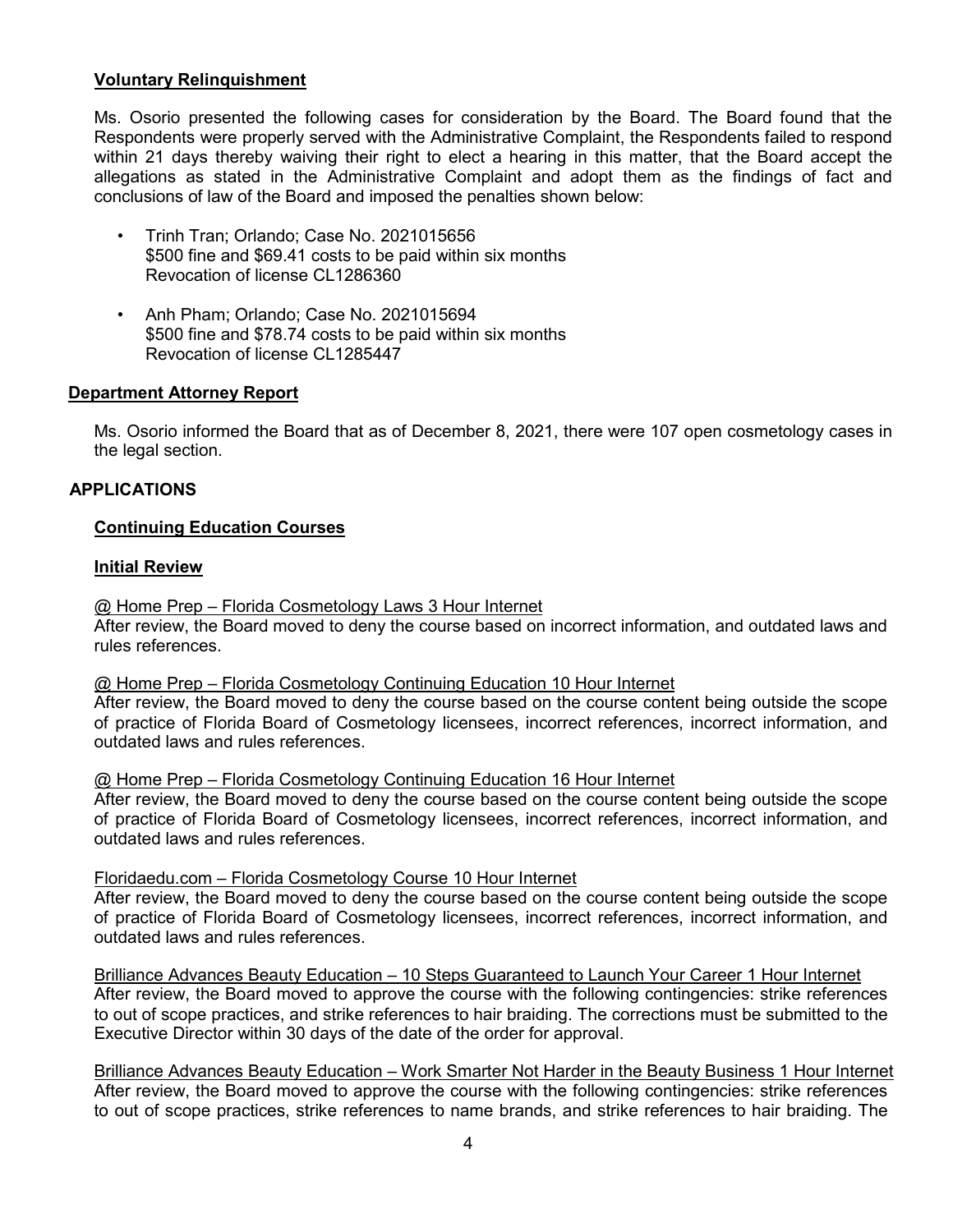corrections must be submitted to the Executive Director within 30 days of the date of the order for approval.

Brilliance Advances Beauty Education – Is a Home Treatment Right for Me 1 Hour Internet After review, the Board moved to deny the course based on the course content being outside the scope of practice of Florida Board of Cosmetology licensees, incorrect references, incorrect information, and outdated laws and rules references.

Skin 360 Spa & Beauty Institute – Salon Professionals Renewal Training 10 Hour Correspondence After review, the Board moved to deny the course based on missing reference dates, and outdated laws and rules references.

#### Beauty and Health Institute – License Renewal CEU Course 16 Hour Internet

Mr. Don Kruse was present for the meeting. After review, the Board moved to approve the course with the following contingency: correct grammatical errors. The corrections must be submitted to the Executive Director within 30 days of the date of the order for approval.

USA Discount Continuing Education – Continuing Education for Cosmetology 10 Hour Internet After review, the Board moved to deny the course based on the course content being outside the scope of practice of Florida Board of Cosmetology licensees, grammatical errors, incorrect references, incorrect information, and outdated references.

#### Monique Cosmetique – CE Requirement Basic Facial Refresher Elective 10 Hour Internet

Ms. Latasha Witte was present for the meeting. After review, the Board moved to approve the course with the following contingencies: update reference dates, and correct grammatical errors throughout the course. The corrections must be submitted to the Executive Director within 30 days of the date of the order for approval.

Monique Cosmetique – CE Requirement Basic Airbrush Makeup Techniques Elective 10 Hour Internet Ms. Witte was present for the meeting. After review, the Board moved to approve the course with the following contingencies: update reference dates, and correct grammatical errors throughout the course. The corrections must be submitted to the Executive Director within 30 days of the date of the order for approval.

Monique Cosmetique – CE Requirement Basic Makeup Application Elective 10 Hour Internet

Ms. Witte was present for the meeting. After review, the Board moved to approve the course with the following contingencies: update reference dates, and correct grammatical errors throughout the course. The corrections must be submitted to the Executive Director within 30 days of the date of the order for approval.

Monique Cosmetique – CE Requirement Brazilian Waxing Elective 10 Hour Internet

Ms. Witte was present for the meeting. After review, the Board moved to approve the course with the following contingencies: update reference dates, and correct grammatical errors throughout the course. The corrections must be submitted to the Executive Director within 30 days of the date of the order for approval.

### Monique Cosmetique – CE Requirement Brow Design Elective 10 Hour Internet

Ms. Witte was present for the meeting. After review, the Board moved to approve the course with the following contingencies: update reference dates, and correct grammatical errors throughout the course. The corrections must be submitted to the Executive Director within 30 days of the date of the order for approval.

### Monique Cosmetique – CE Requirement Ergonomics Elective 10 Hour Internet

Ms. Witte was present for the meeting. After review, the Board moved to approve the course with the following contingencies: update reference dates, and correct grammatical errors throughout the course.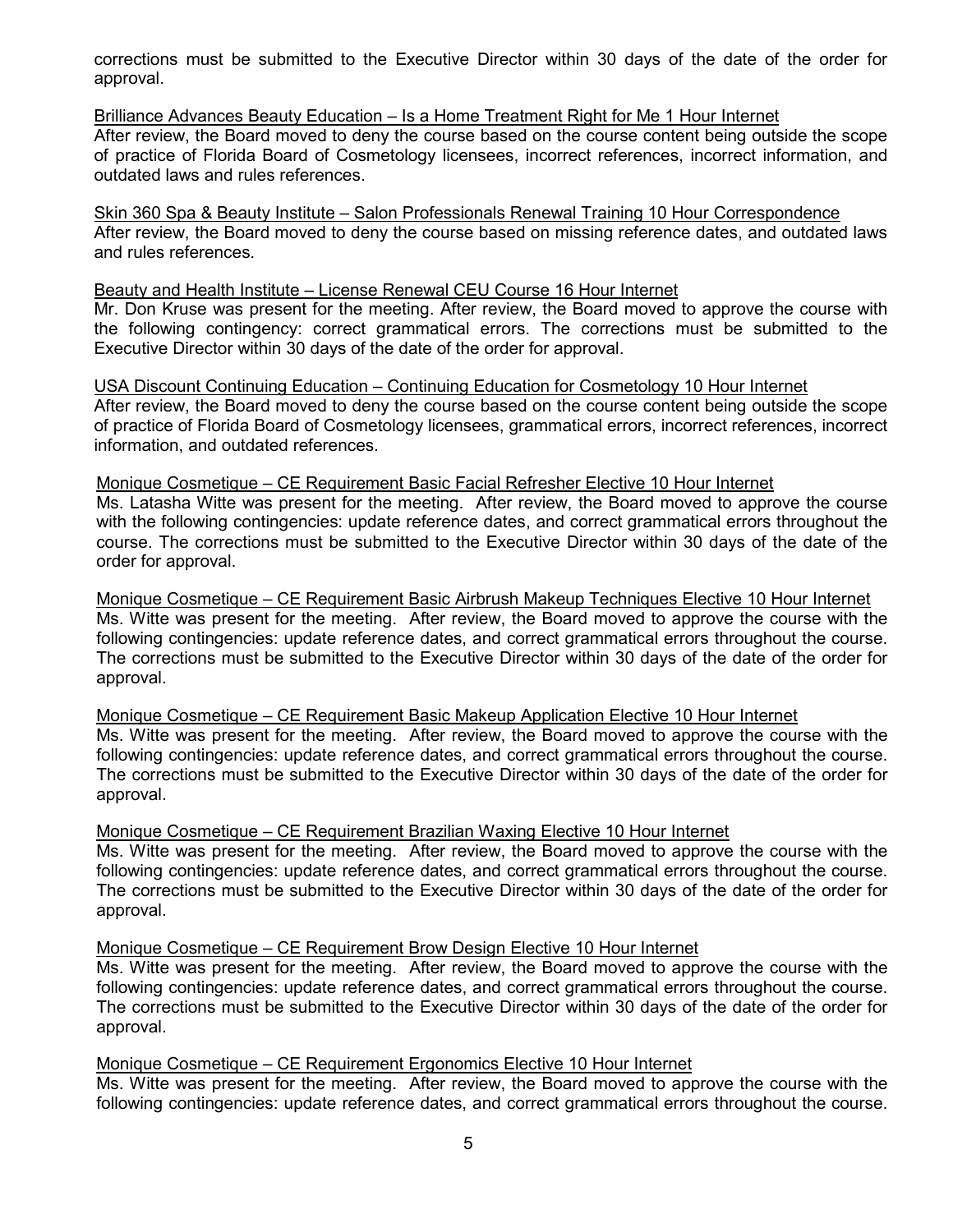The corrections must be submitted to the Executive Director within 30 days of the date of the order for approval.

Monique Cosmetique – CE Requirement Lash & Brow Tinting Elective 10 Hour Internet

Ms. Witte was present for the meeting. After review, the Board moved to approve the course with the following contingencies: update reference dates, and correct grammatical errors throughout the course. The corrections must be submitted to the Executive Director within 30 days of the date of the order for approval.

#### Monique Cosmetique – CE Requirement Lash Perming Elective 10 Hour Internet

Ms. Witte was present for the meeting. After review, the Board moved to approve the course with the following contingencies: update reference dates, and correct grammatical errors throughout the course. The corrections must be submitted to the Executive Director within 30 days of the date of the order for approval.

### Monique Cosmetique – CE Requirement Sugaring Elective 10 Hour Internet

Ms. Witte was present for the meeting. After review, the Board moved to approve the course with the following contingencies: update reference dates, and correct grammatical errors throughout the course. The corrections must be submitted to the Executive Director within 30 days of the date of the order for approval.

#### Monique Cosmetique – CE Requirement Threading Elective 10 Hour Internet

Ms. Witte was present for the meeting. After review, the Board moved to approve the course with the following contingencies: update reference dates, and correct grammatical errors throughout the course. The corrections must be submitted to the Executive Director within 30 days of the date of the order for approval.

#### Monique Cosmetique – CE Requirement Waxing Refresher Elective 10 Hour Internet

Ms. Witte was present for the meeting. After review, the Board moved to approve the course with the following contingencies: update reference dates, and correct grammatical errors throughout the course. The corrections must be submitted to the Executive Director within 30 days of the date of the order for approval.

#### **RECESS**

There being no further business, the meeting was recessed at approximately 11:50 a.m.

## **Tuesday, April 25, 2022**

The Board of Cosmetology meeting was called to order at approximately 9:00 a.m., by Ms. Robin Tabano, Acting Board Chair.

**Board Members Present Board Members Absent** Robin Tabano, Vice Chair Stephania Streit Adrienne Harvey Jennifer Macku Marisol Marin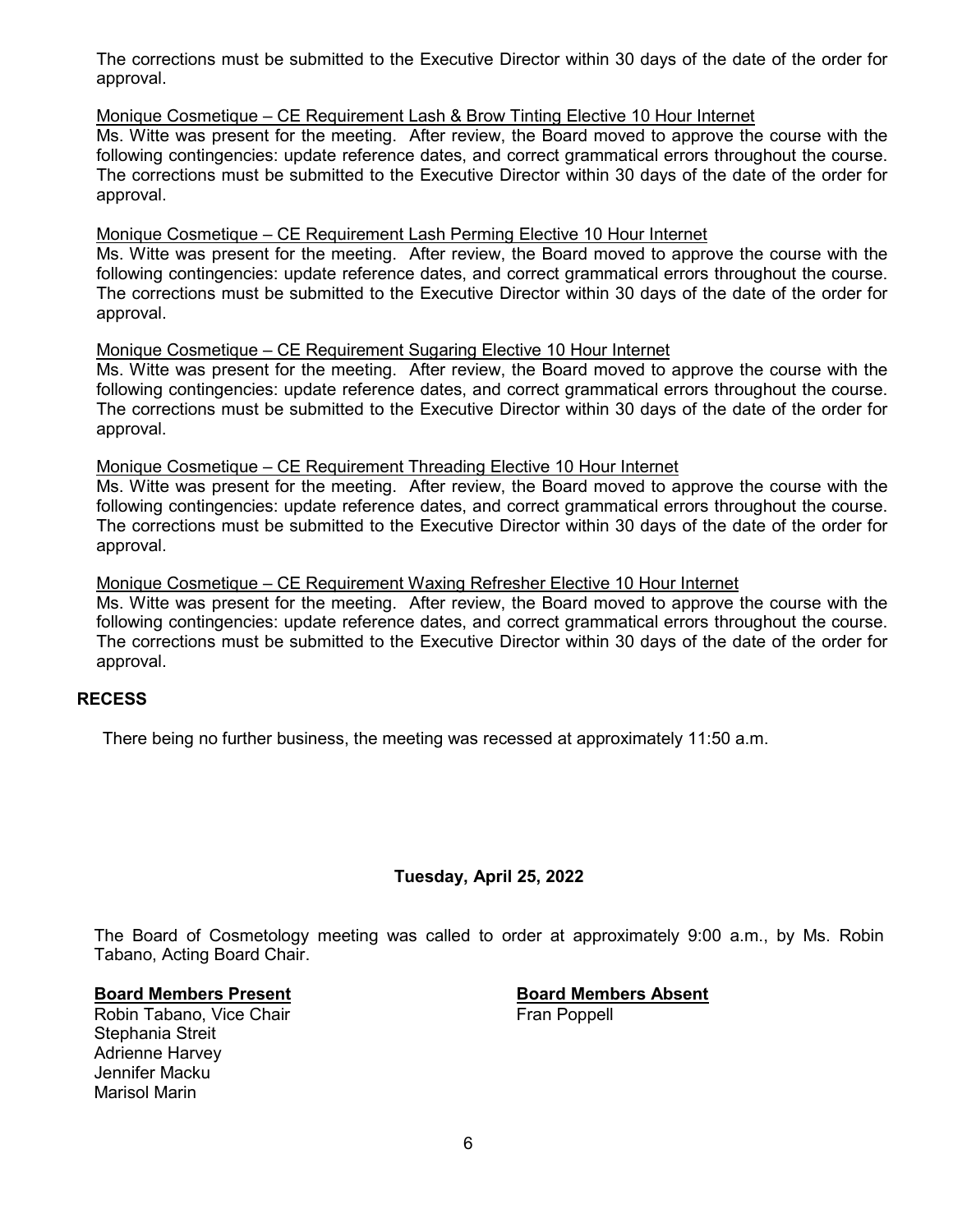## **Other Persons Present**

Krisa Woodard, Executive Director, Department of Business and Professional Regulation (DBPR) Julie Rowland, Government Analyst, DBPR Larry Harris, Assistant Attorney General, Office of the Attorney General Andrea Osorio, Assistant General Counsel, Office of the General Counsel, DBPR Barbara Kent, Court Reporter Leidy Franco Natazza Marshall Diana Aristizabal Adriana Lopez Milano Darian Nare Alexis Torres Laura Embleton Patricia Orosco

The meeting was opened with a roll call and a quorum was established. The Board excused the absence of Ms. Fran Poppell from the meeting.

## **APPLICATIONS**

### **Licensure Applications**

#### **Informal Hearing**

#### Leidy Franco

Ms. Franco and Ms. Patricia Orosco, translator, were present for the meeting. Ms. Woodard informed the Board that the application was denied at the October 12, 2021, board meeting, due to the applicant attempting to obtain a license to practice a profession through fraudulent misrepresentation through submission of forged schooling credentials. After discussion, the Board moved to vacate the Notice of Intent to Deny and to withdraw the application.

#### Adriana Lopez Milano

Ms. Milano and Mr. Jason Lopez, translator, were present for the meeting. Ms. Woodard informed the Board that the application was denied at the October 12, 2021, board meeting, due to the applicant attempting to obtain a license to practice a profession through fraudulent misrepresentation through submission of forged schooling credentials. After discussion, the Board moved to vacate the Notice of Intent to Deny and to withdraw the application.

#### Diana Aristizabal

Ms. Aristizabel and Ms. Orosco, translator, were present for the meeting. Ms. Woodard informed the Board that the application was denied at the October 12, 2021, board meeting, due to the applicant attempting to obtain a license to practice a profession through fraudulent misrepresentation through submission of forged schooling credentials. After discussion, the Board moved to vacate the Notice of Intent to Deny and to withdraw the application.

#### **Initial Review**

#### Tahimi Carbonell

Ms. Carbonell was not present for the meeting. After review, the Board moved to approve the application with the following contingency: all prior costs must be paid to the Department within 30 days.

#### Ruth Gallego

Ms. Gallego was not present for the meeting. After review, the Board moved to approve the application.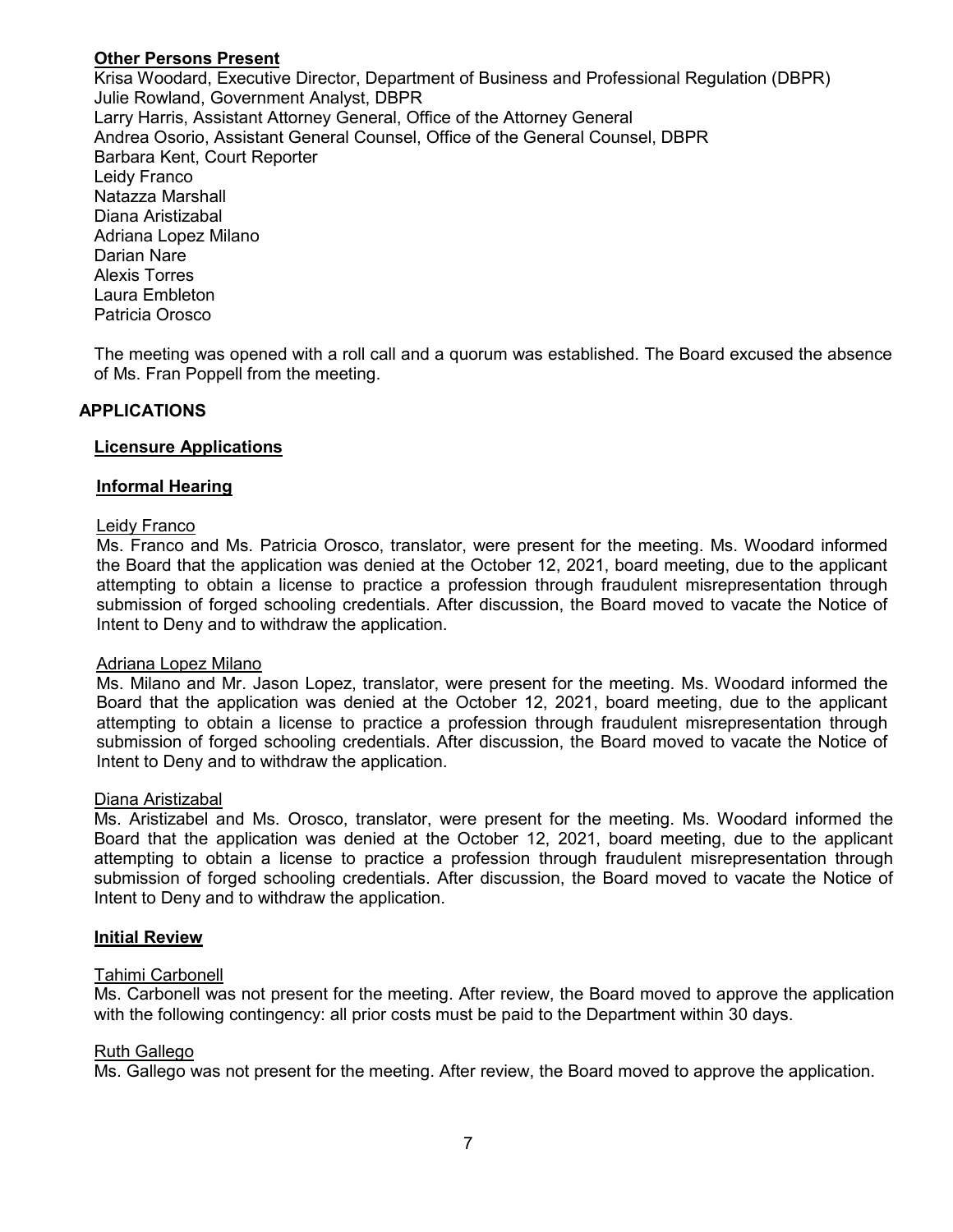### Yisalia Castro Aviles

Ms. Aviles was not present for the meeting. After review, the Board moved to deny the application due to the applicant attempting to obtain a license to practice a profession through fraudulent misrepresentation through submission of forged schooling credentials.

#### Darian Nare

Ms. Nare was present for the meeting. After review, the Board moved to approve the application. The Board also imposed probation on the license to run concurrent with her criminal probation.

#### Alexis Torres

Ms. Torres was present for the meeting. After review, the Board moved to approve the application. The Board also imposed probation on the license to run concurrent with her criminal probation.

#### Brittany Rich

Ms. Rich was not present for the meeting. After review, the Board moved to deny the application based on the noted criminal history.

### Toni German

Ms. German was not present for the meeting. After review, the Board moved to approve the application.

#### Dane Abston

Ms. Abston was not present for the meeting. After review, the Board moved to deny the application due to the applicant attempting to obtain a license to practice a profession through fraudulent misrepresentation through submission of forged schooling credentials.

#### Tiara Williams

Ms. Williams was not present for the meeting. After review, the Board moved to deny the application due to the applicant attempting to obtain a license to practice a profession through fraudulent misrepresentation through submission of forged schooling credentials.

#### Lourdes Medina Rolon

Ms. Rolon was not present for the meeting. After review, the Board moved to deny the application due to the applicant attempting to obtain a license to practice a profession through fraudulent misrepresentation through submission of forged schooling credentials.

#### Ashley Guerra

Ms. Guerra was not present for the meeting. After review, the Board moved to deny the application due to the applicant attempting to obtain a license to practice a profession through fraudulent misrepresentation through submission of forged schooling credentials.

#### Amanda Mazza

Ms. Mazza was not present for the meeting. After review, the Board moved to approve the application.

#### Natazza Marshall

Ms. Marshall was present for the meeting. After review, the Board moved to approve the application.

## **PETITION FOR DECLARATORY STATEMENT**

#### Sublime Spa Treatments

After review, the Board declined to respond to Petitioner's questions, where a statute, rule or order of the Board was not identified, because Petitioner failed to identify any facts or circumstances particular to Petitioner, and Petitioner failed to identify how the requested questions would guide Petitioner's future conduct.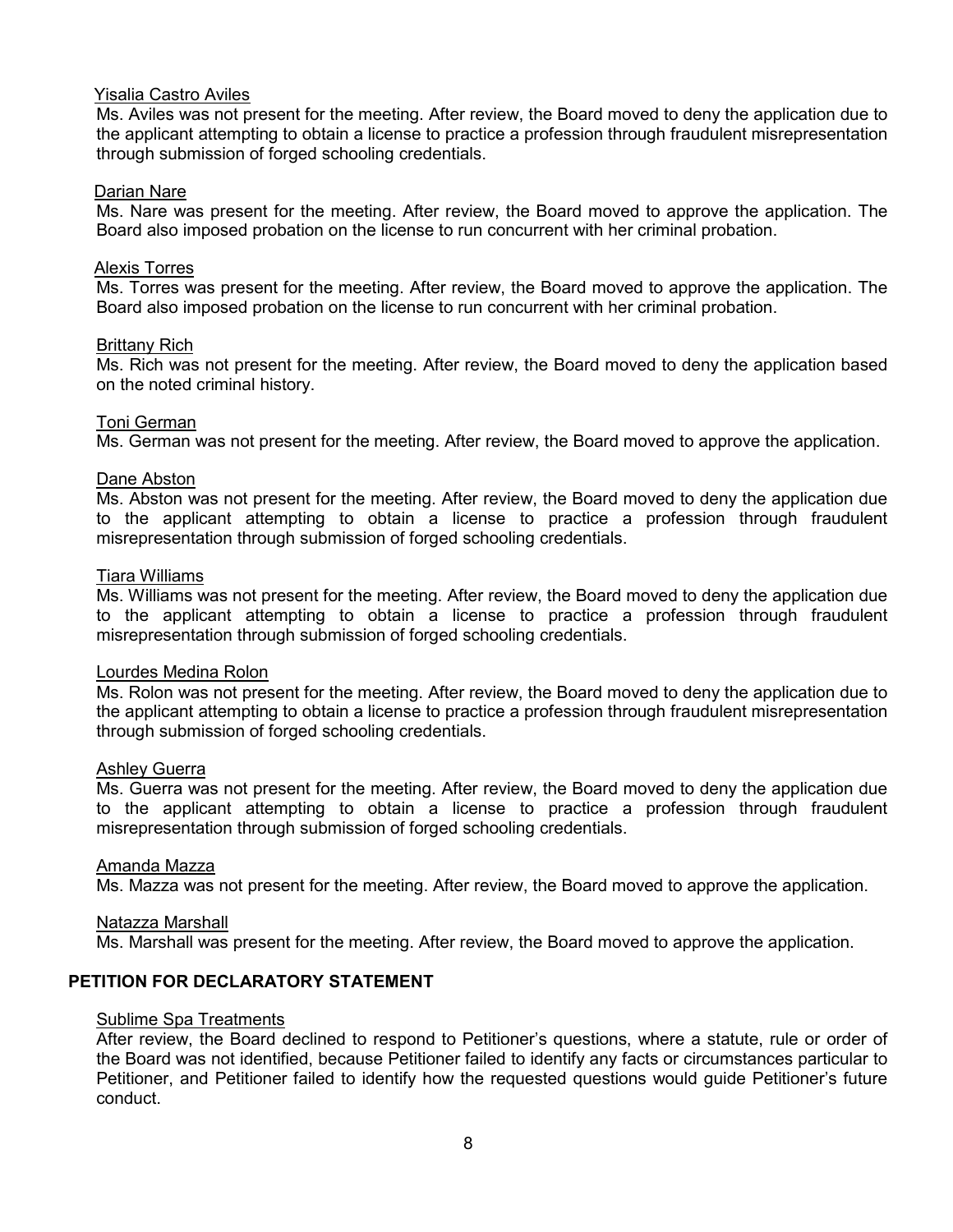## TLC Spa

After review, the Board declined to respond to Petitioner's questions, because Petitioner fails identify any facts or circumstances particular to Petitioner, and a Petition for Declaratory Statement is not the appropriate mechanism for asking general questions, commenting on rulemaking proceedings, or suggesting additional rulemaking proceedings.

### Aesthetic Science Skin Care

After review, the Board declined to respond to Petitioner's questions, where a statute, rule or order of the Board was not identified, because Petitioner failed to identify any facts or circumstances particular to Petitioner, and Petitioner failed to identify how the requested questions would guide Petitioner's future conduct.

#### Bonita Springs School

After review, the Board declined to respond to Petitioner's questions, because Petitioner fails identify any facts or circumstances particular to Petitioner, and a Petition for Declaratory Statement is not the appropriate mechanism for asking general questions, commenting on rulemaking proceedings, or suggesting additional rulemaking proceedings.

### Denise Hickey

After review, the Board declined to respond to Petitioner's questions where a statute, rule or order of the Board is not identified; because Petitioner failed to identify any facts or circumstances particular to Petitioner; the Petition failed to comply with the requirements of Rule 28-105.002, F.A.C.; and because Petitioner failed to identify Petitioner's standing to request a statement from the agency.

## **OTHER BUSINESS**

### **Board Attorney Report**

Rule 61G5-30.001, Disciplinary Guidelines, (FAC) Mr. Harris informed the Board that the amendments to this rule will be effective on February 1, 2022.

#### **Executive Director Report**

#### Financial Report for Period Ending September 2021

Ms. Woodard reported that the balance in the Board's operating account as of September 30, 2021, was over \$790,000, and the balance in the unlicensed activity account was over \$3 million for the same period.

#### **Correspondence**

## Complaints and Investigative Statistics – July 2021 – November 2021

Ms. Woodard informed the Board that the Complaints and Investigative Statistics Report was included in the agenda for informational purposes.

#### Cosmetology Examination Summary – January 2021 – November 2021

Ms. Woodard informed the Board that the Cosmetology Examination Summary was included in the agenda for informational purposes.

#### **Elections**

The Board unanimously elected Ms. Adrienne Harvey, Chair and Ms. Robin Tabano, Vice Chair.